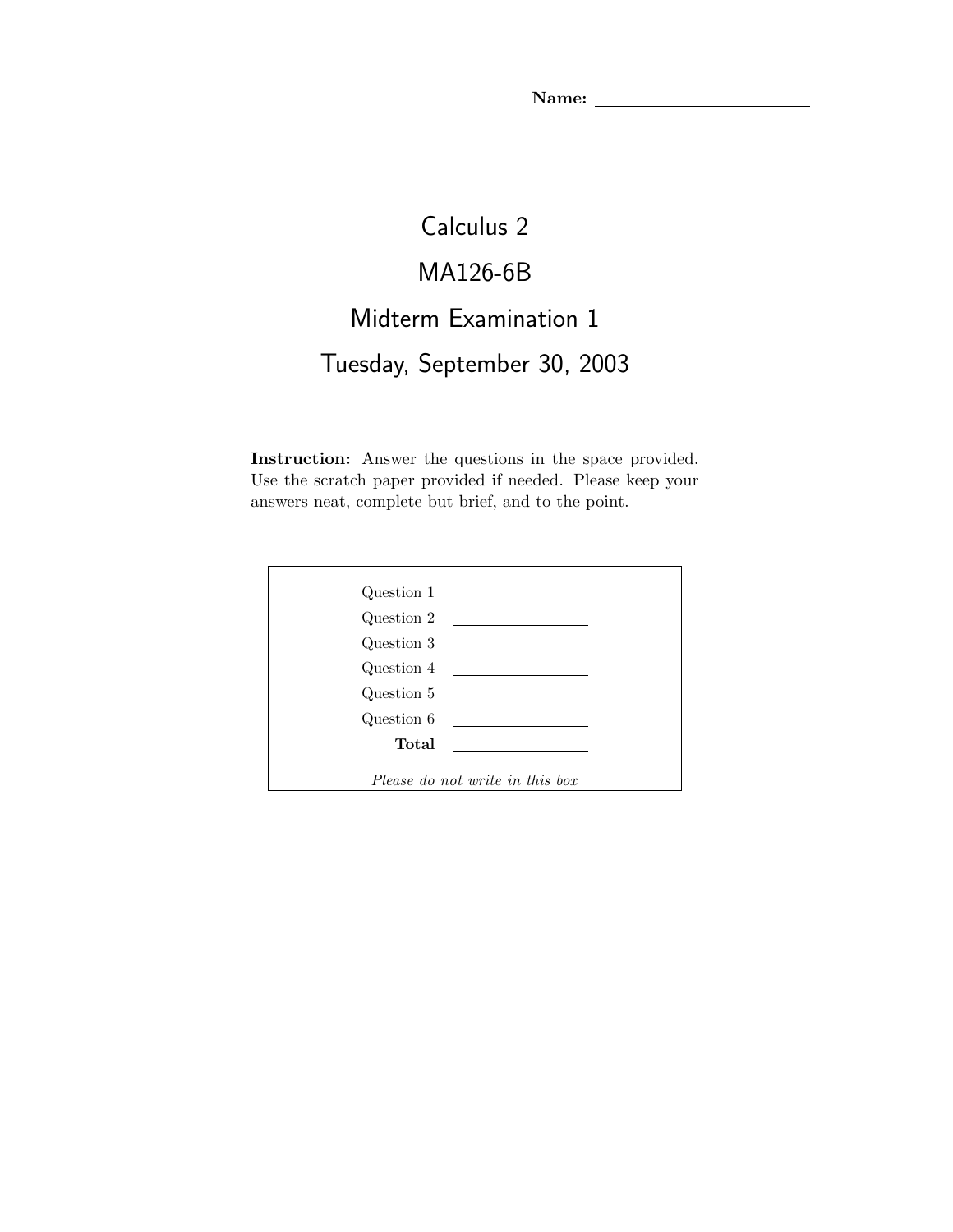QUESTION 1. Define:

$$
f(x) = \int_0^x \cos(t^2) \, dt, \qquad 0 < x < \sqrt{\pi}.
$$

Determine the interval(s) where  $f$  is increasing.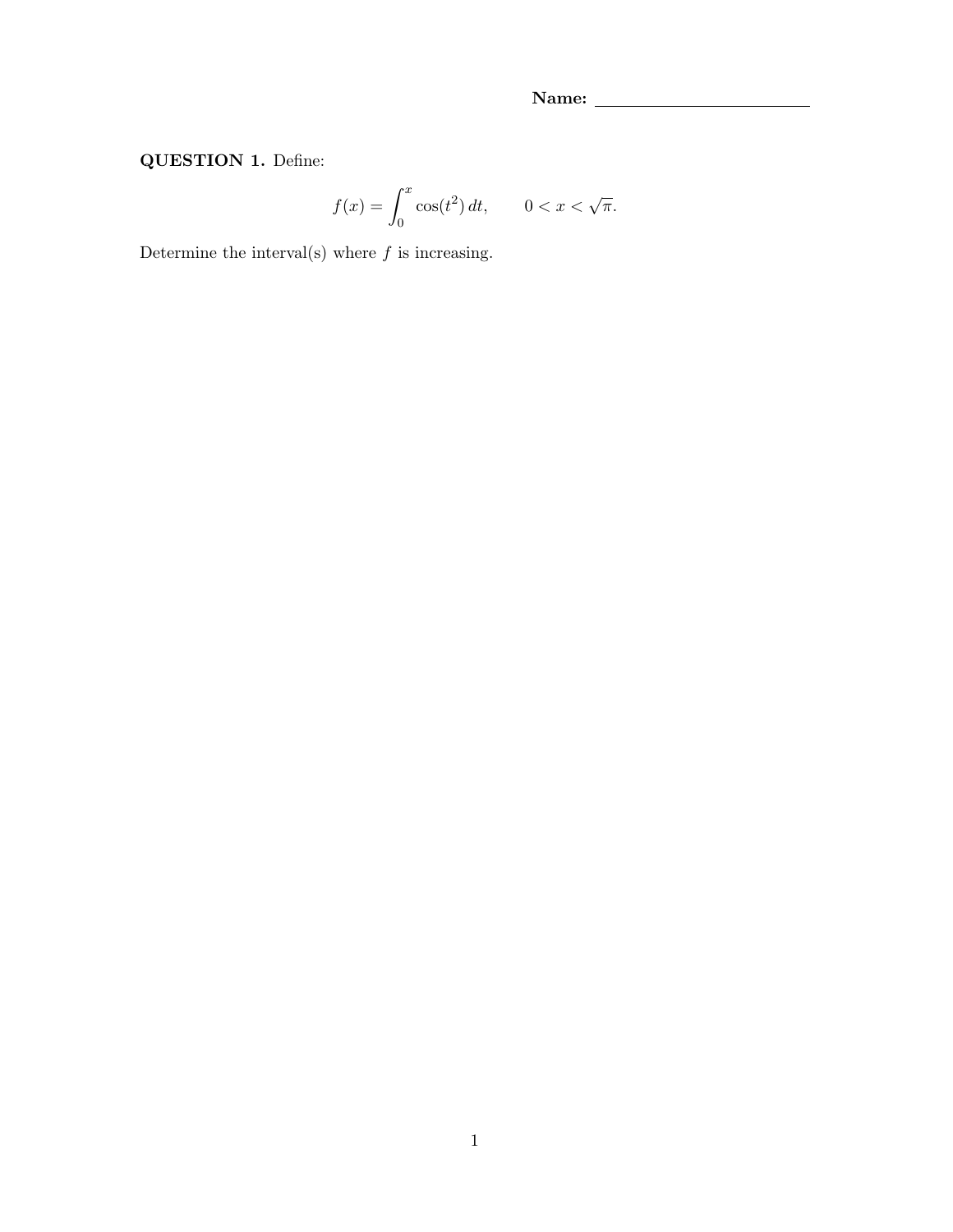QUESTION 2. Find the integral:

$$
\int \frac{dx}{\sqrt{4+x^2}}.
$$

Show all the steps in your derivation. Hint: Substitute  $x = 2 \sinh u$ .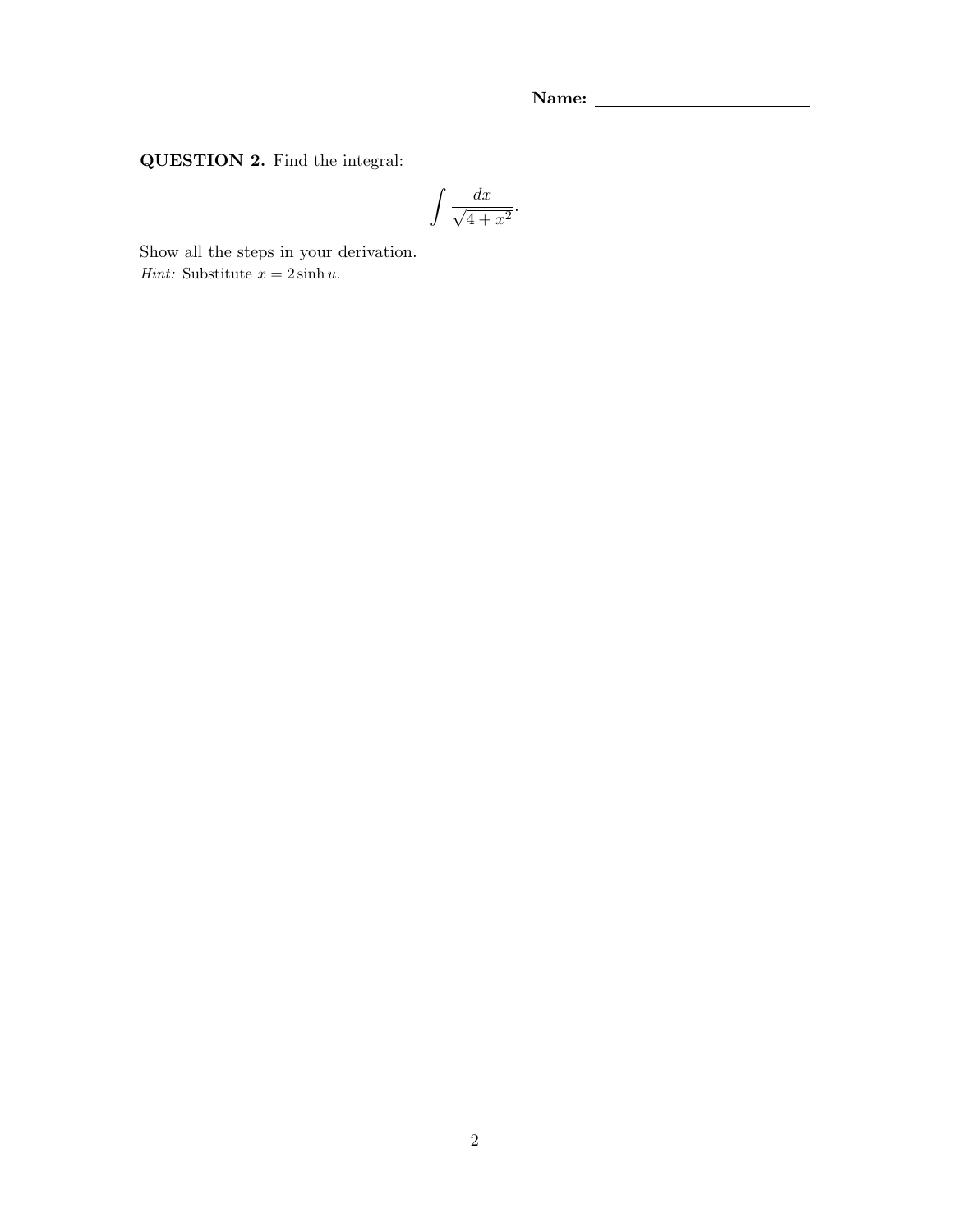QUESTION 3. Compute:

$$
\int_0^1 \frac{dx}{x^2 - 4}.
$$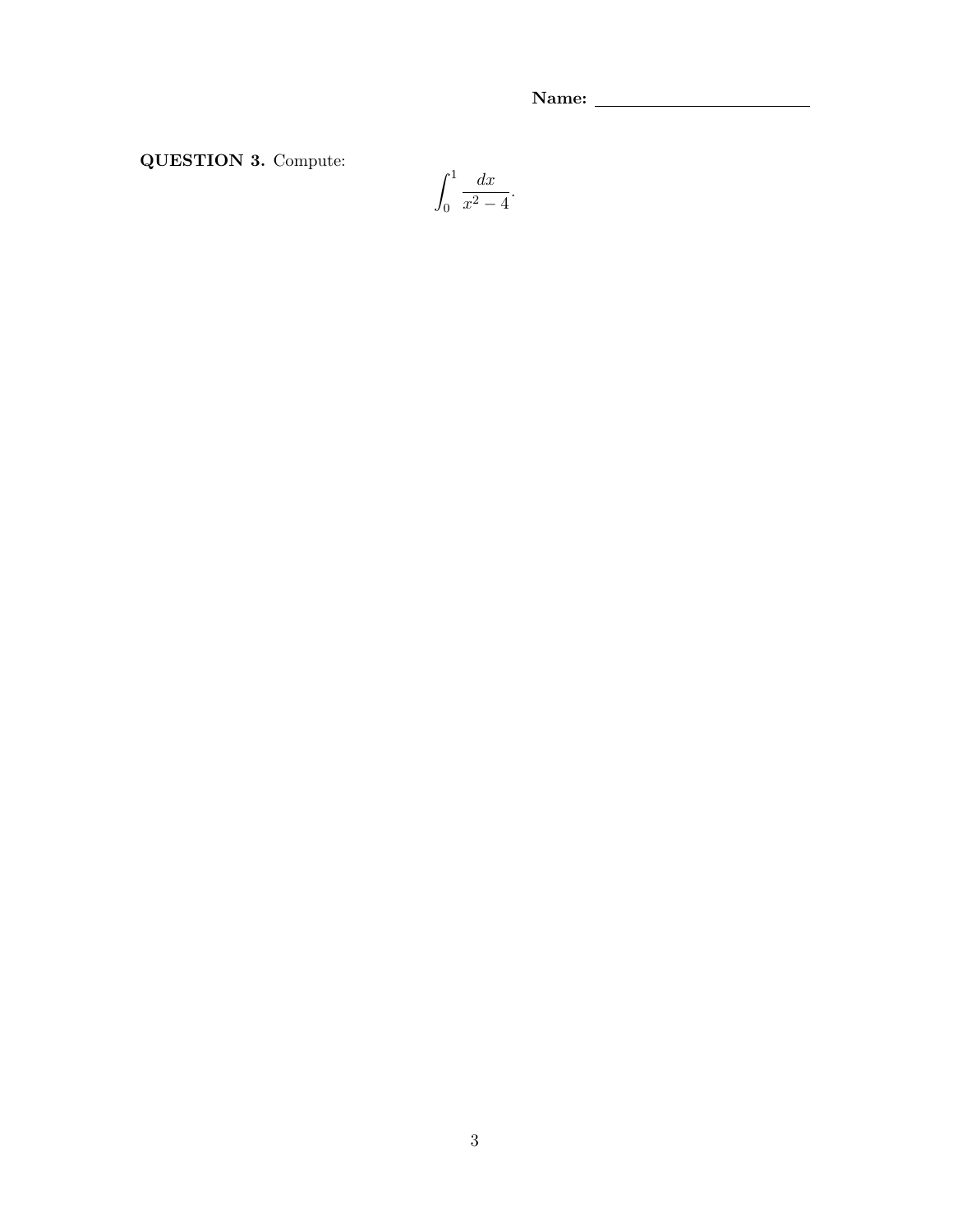QUESTION 4. Find the integral:

 $\int \cos^3 x \, \sin^2 x \, dx.$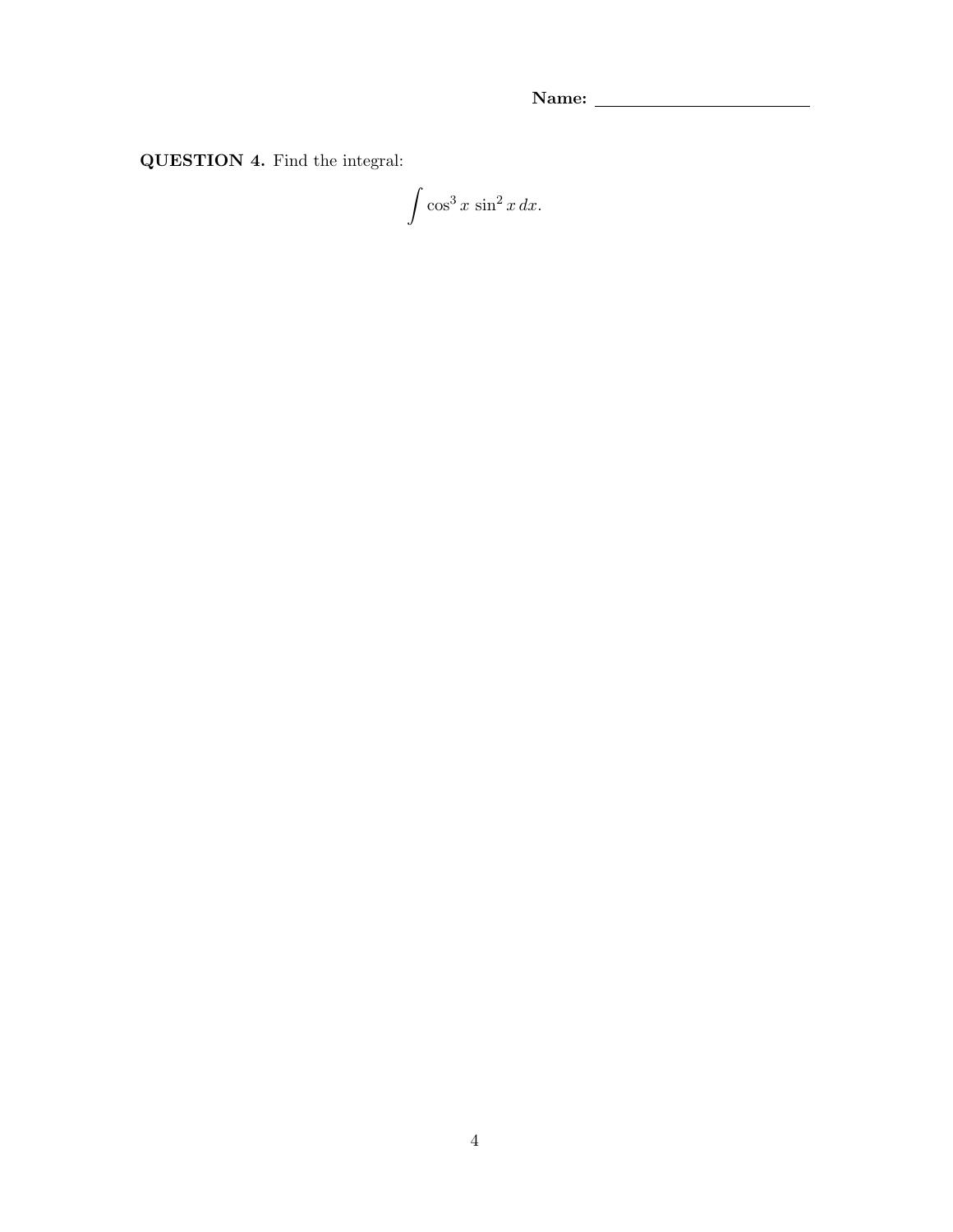**QUESTION 5.** The midpoint method  $M_n$  is used to approximate the following integral:

$$
\int_0^1 e^{x^3} \, dx.
$$

How large should one choose n in order to guarantee the error is less than  $10^{-6}$ ? Hint: Recall that the error in the midpoint method can be estimated by:

$$
|E_M| \le \frac{K(b-a)^3}{24n^2}.
$$